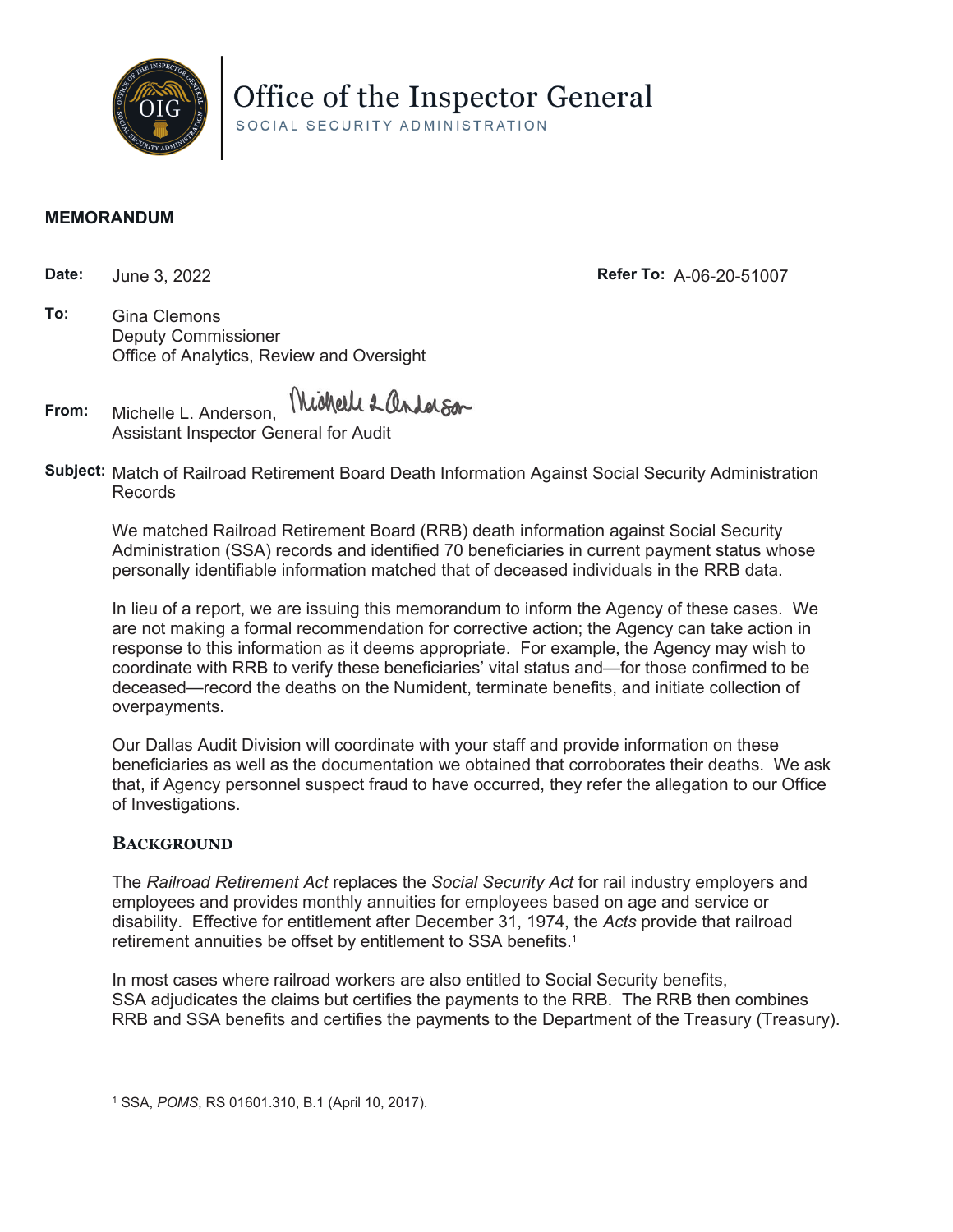SSA reimburses RRB for Social Security benefits RRB certifies to Treasury. By not certifying the SSA payments to Treasury, SSA precludes duplication of payment by both Agencies.<sup>2</sup> SSA systems use Ledger Account File code "E" to designate Social Security records with payments certified by the RRB.

In cases where SSA has certification responsibility, SSA certifies benefit payments directly to Treasury. SSA systems use Ledger Account File code "C" to designate Social Security records with payments certified by SSA.

We obtained data from the RRB that provided the personally identifiable information of RRB beneficiaries who died through February 2020. We processed the data through SSA's Enumeration Verification System and against SSA payment records. SSA does not consider RRB death information as verified and will not terminate benefits based on this information without additional verification.<sup>3</sup>

## **DECEASED BENEFICIARIES IN CURRENT PAYMENT STATUS**

We identified 70 beneficiaries in current payment status whose personally identifiable information matched that of deceased individuals in the RRB data.  $SSA$  certified payments<sup>4</sup> for five beneficiaries and appears to have issued approximately \$480,000 in Old-Age, Survivors and Disability Insurance benefits after their deaths.

- In two cases, public records searches corroborated the beneficiaries' 2013 and 2020 dates of death. We also obtained the beneficiaries' obituary and funeral home information.
- In one case, SSA systems contained a January 2020 worksheet noting the beneficiary had Stage 4 cancer and received hospice care. RRB data indicate the beneficiary died in February 2020. SSA issued approximately \$8,300 in payments after death before *suspending* the payments in June 2021.
- In two cases, we did not obtain information corroborating the beneficiaries' 1997 and 2009 deaths. However, according to dates of birth in SSA records, the beneficiaries would be age 103 and 104,<sup>5</sup> respectively. Given their advanced ages, it is increasingly likely they are, in fact, deceased.

SSA records indicated RRB certified payments<sup> $6$ </sup> for the other 65 beneficiaries. We found no record of SSA face-to-face interaction with the beneficiaries after the dates of death the RRB provided.

<sup>2</sup> See Footnote 1.

<sup>3</sup> SSA, *POMS*, GN 02602.050, D (October 30, 2017).

<sup>4</sup> The beneficiaries' payment records contained Ledger Account File code "C."

<sup>5</sup> SSA suspended the beneficiary's benefit payments in March 2022.

<sup>6</sup> The beneficiaries' payment records contained Ledger Account File code "E."